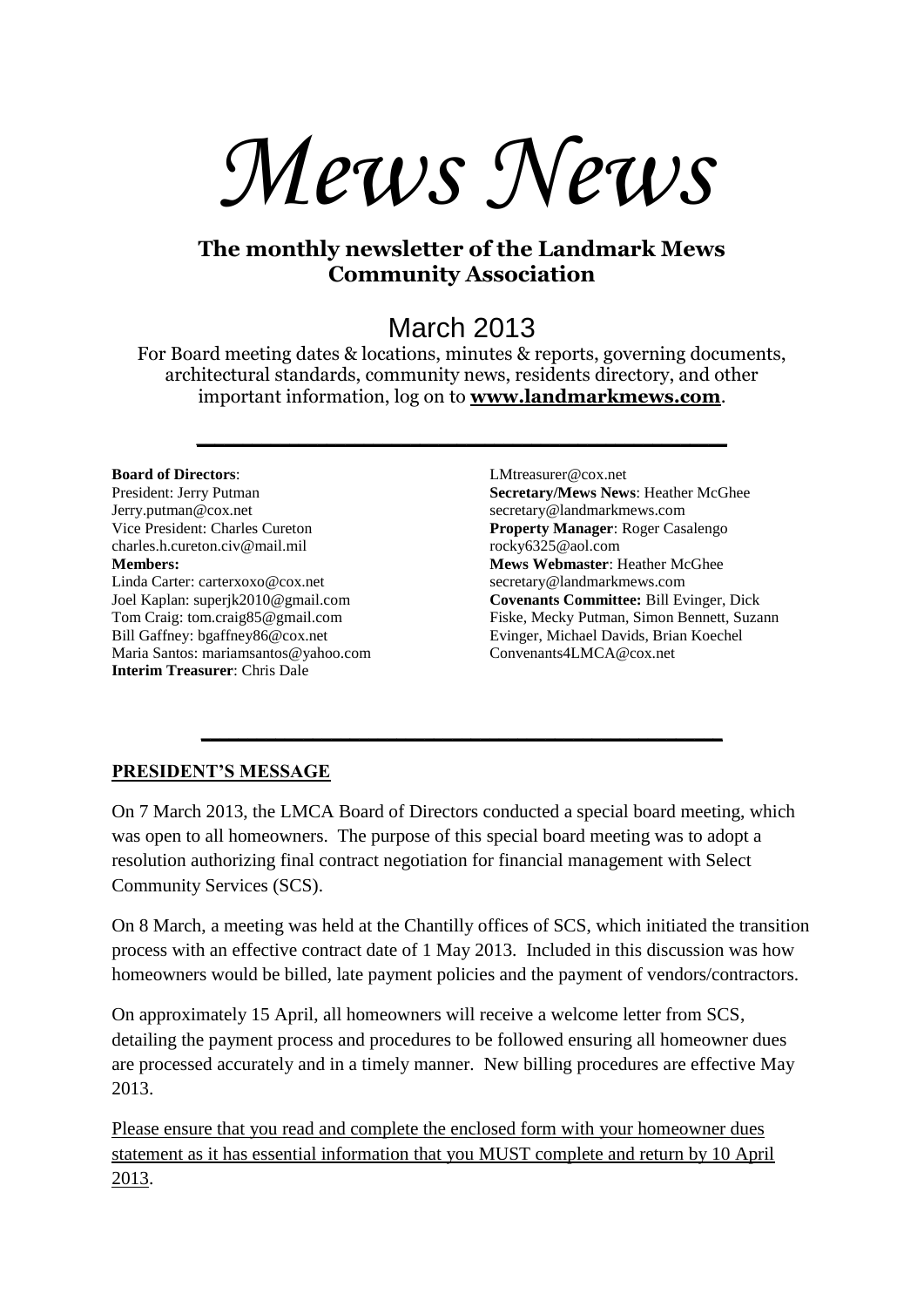The LMCA Board is excited with the opportunity to team with SCS, a known, quality professional/financial management organization.

#### **FINANCIAL REPORT**

Chris reported that community expenditures for February 2013 were in line with the budget.

#### **PROPERTY MANAGER'S REPORT**

Roger reported that he was investigating the possibility of improving security by placing cipher locks on all the access gates into LM.

#### **COVENANTS' REPORT**

Bill reported that there would be an architectural review and that his committee would begin its review this month. The spring inspections would begin in late March/early April with reports going out to the homeowners in May. For an updated list of requests to modify, homeowners are asked to check the website. Finally, Bill reminded everyone that his new Covenants' e-mail is: Covenants4LMCA@cox.net

#### **COMPLAINT OF THE MONTH**

It's official, residents and homeowners! The number one complaint this month is trash in the Mews. There have been letters, e-mails and even phone calls complaining about trash being blown everywhere because it is not secured adequately in the trash bins. The attached pictures were received from a very upset homeowner who stated he/she spent about an hour clearing trash from his/her driveway and yard.

Some believe it is the responsibility of the Property manager to collect wind-blown trash in the community. Let's be realistic about this. It is the resident's responsibility to properly secure the trash on recycling/trash days. The problem is exacerbated when residents place their trash on the curb the night before trash pick-up as evidenced by the large amount of recyclables blown around the neighbourhood, particularly on Cottingham Place early a.m. of 14 March. One resident suggested we hire someone to pick up the wind-blown trash on recycling days. The costs could be added to our homeowner dues. I am very confident the plan would not be well received by the community.

The bottom line of all of this is simple: PROPERLY SECURE your trash on recycling days. It can't be that hard.

#### **OUTSIDE DISCONNECT BOX FIRE HAZARD**

I reported events, by e-mail, concerning a fire that occurred on 6 March 2013 in the outside disconnect box of the townhouse of Tracy Patillo, 6323 Manchester Way. Kolb Electric has since conducted inspections of 12 LMCA townhomes, at a cost of \$78 per home and reported that no discrepancies were found in these boxes. Two other homeowners, Brenda Johnson (6366 Brampton Ct.) and Rick Felling (6330 Manchester Way) reported similar situations occurring in their homes within the past 6 -8 years.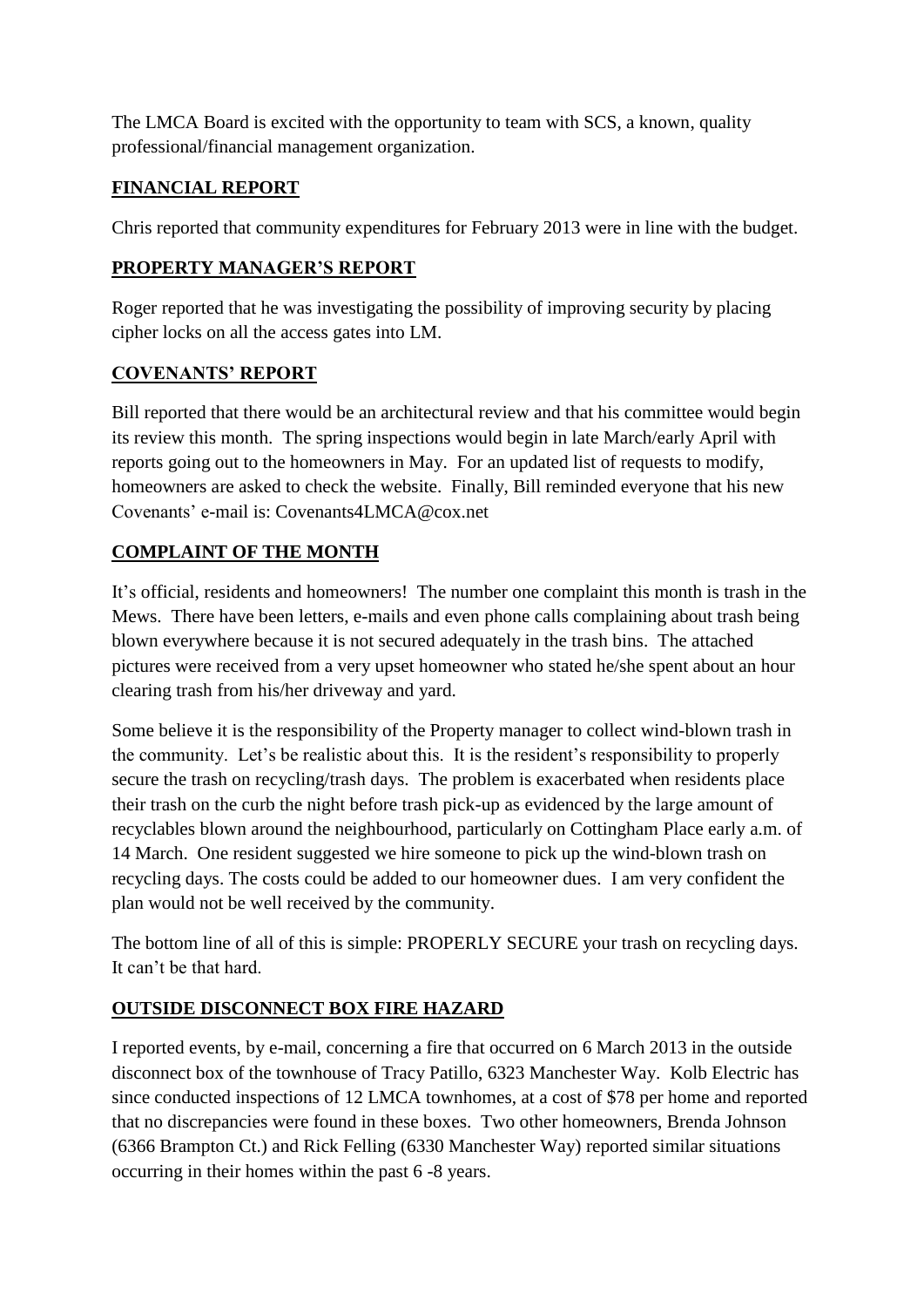Our Covenants Chair, Bill Evinger, contacted Fisher Electric, who have offered to inspect the outside and inside boxes for possible electrical problems for \$58 (minimum of 10 homes), provided the homeowner is at home on the day of the inspection so that the contractor can gain access to the basement panel. If you are interested in this special offer, please contact Bill Evinger [\(warrior98@cox.net\)](mailto:warrior98@cox.net). Bill will coordinate with Fisher Electric and you will be contacted when a date is set.

#### **PARKING RESTRICTIONS ON STULTZ ROAD AND STEVENSON AVE.**

I want to ensure that our residents are aware of the efforts of one of our Board members and residents to improve the parking situation on the above named streets. Since July 2012, Maria Santos has worked with the City of Alexandria Department of Transportation & Environmental Services to limit unauthorized parking on these roads. Additionally, Maria has requested that the speed limit be reduced on Stultz Road, with vehicles going to and coming from the Watergate Community. Maria requested speed tables/humps in both directions and if that was not possible, she requested a crosswalk at the main entrance of Landmark Mews where Chaucer Lane intersects at Stultz Road. She made the point that parents with small children or people with their dogs who cross the street to go to the park need the speed humps because of speeding cars. Additionally, Mews residents exiting or entering find it very difficult for the same reason.

On 14 March, Maria received a response from the City of Alexandria, indicating that speed tables/humps would not be constructed, simply because of speeding motorists or the sheer volume of traffic.

The City of Alexandria has decided to include this roadway in their design plan for this summer. Stevenson Avenue is on the paving list and "traffic calming" on Stultz Road has been included in the design contract. A mid-block crosswalk with "Yield to Pedestrians" could be an option. The main issue with installing a crosswalk is that ADA- accessible ramps can sometimes be costly, depending on utilities. The City will let us know when they start commenting on design proposals and plan to implement this sometime during the summer, concurrent with the markings on Stevenson Ave., once the road is repaved.

#### **MEWS NEWS E-DISTRIBUTION**

The LMCA Board is considering not only posting the Mews News to the Landmark Mews website (except for those homeowners who wish to receive a paper copy) but also sending it via e-mail to eliminate postage and printing costs. If you would still like a paper copy, please let the Property manager know at: [rocky6325@aol.com.](mailto:rocky6325@aol.com)

#### **STREET LIGHTING**

The Board has authorized the Property manager to solicit proposals to increase the candle power of the current pole lighting on the streets and walkways. Companies submitting proposals will be asked to install a sample light so that residents can observe and report their comments to Board members. The locations of the sample light will be announced in the President's e-mail.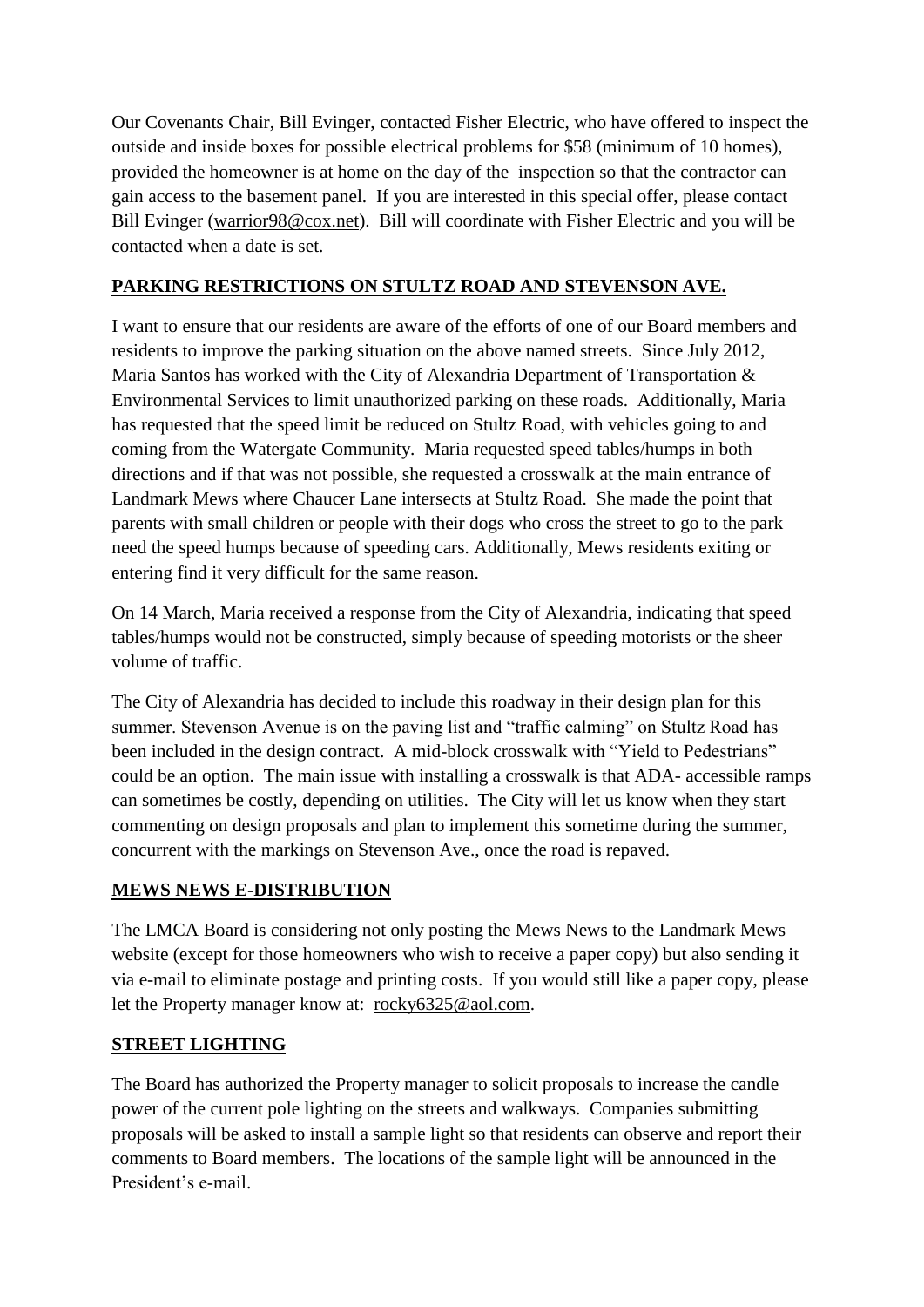#### **NEIGHBOURHOOD WATCH PROGRAM**

In 2009, our attorney Rees Broome drafted a charter agreement for the neighbourhood watch program. At the time, the opinion was that the charter would act as a limitation of liability because it provided very specific constraints on the powers of the committee. Due to the recent actions/activities in other communities, the general consensus now is that the charter should be revoked and that any neighbourhood watch is formed outside of the community association so there is no ability to try the association for any acts of an individual who oversteps their boundaries.

At the 13 March 2013 Board meeting, the LMCA Board of Directors voted to revoke the charter for the reasons outlined by outside counsel. All Neighbourhood watch signage will be removed from the community and the watch program will be discontinued effective immediately. The LMCA Board of Directors wishes to express our deep appreciation and thanks to our Committee Chairman, Joel Kaplan, for his extraordinary efforts in supporting this program during the past 4 years.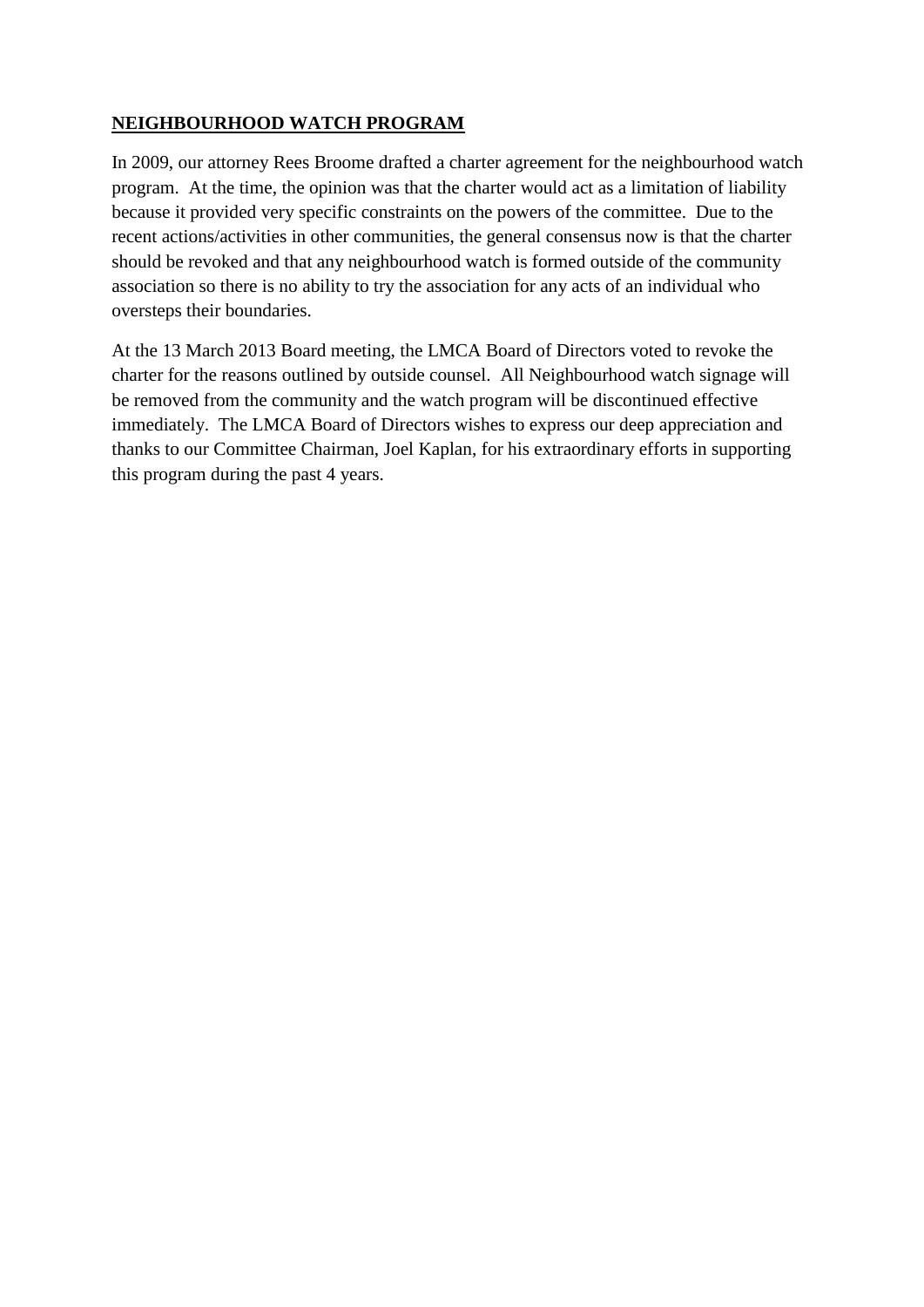Please be considerate to your neighbours when putting out your recycling and trash.

trash/recycling once it is all over the streets of Landmark Mews. Please help keep the Mews looking nice and clean by doing The photos show what can happen on a windy day when recycling isn't secured in the crates and when crows tear into trash bags. Use heavy-duty black bags that are more resistant to tears. It's no fun (and smelly) to clean up someone else's